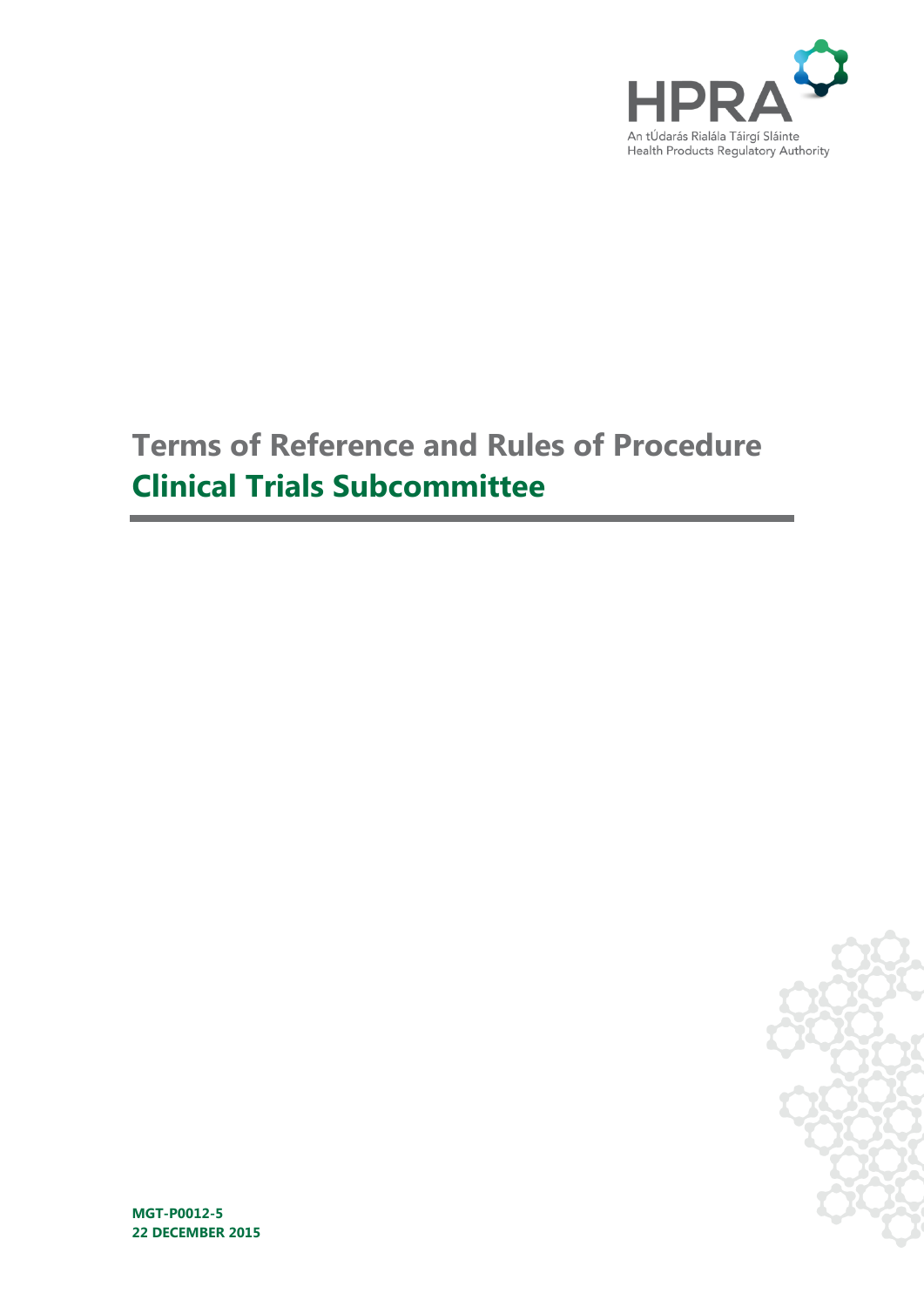# **CONTENTS**

| 1  | ESTABLISHMENT                                         | 3 |
|----|-------------------------------------------------------|---|
| 2  | <b>MANDATE</b>                                        | 3 |
| 3  | <b>COMPOSITION</b>                                    | 3 |
| 4  | <b>CHAIRPERSON</b>                                    | 3 |
| 5  | <b>MEETINGS</b>                                       | 4 |
| 6  | <b>MINUTES OF MEETINGS</b>                            | 4 |
| 7  | <b>REPORTING</b>                                      | 5 |
| 8  | <b>GUARANTEES OF INDEPENDENCE AND CODE OF CONDUCT</b> | 5 |
| 9  | <b>LEGAL ISSUES</b>                                   | 5 |
| 10 | <b>GENERAL PROVISIONS</b>                             | 5 |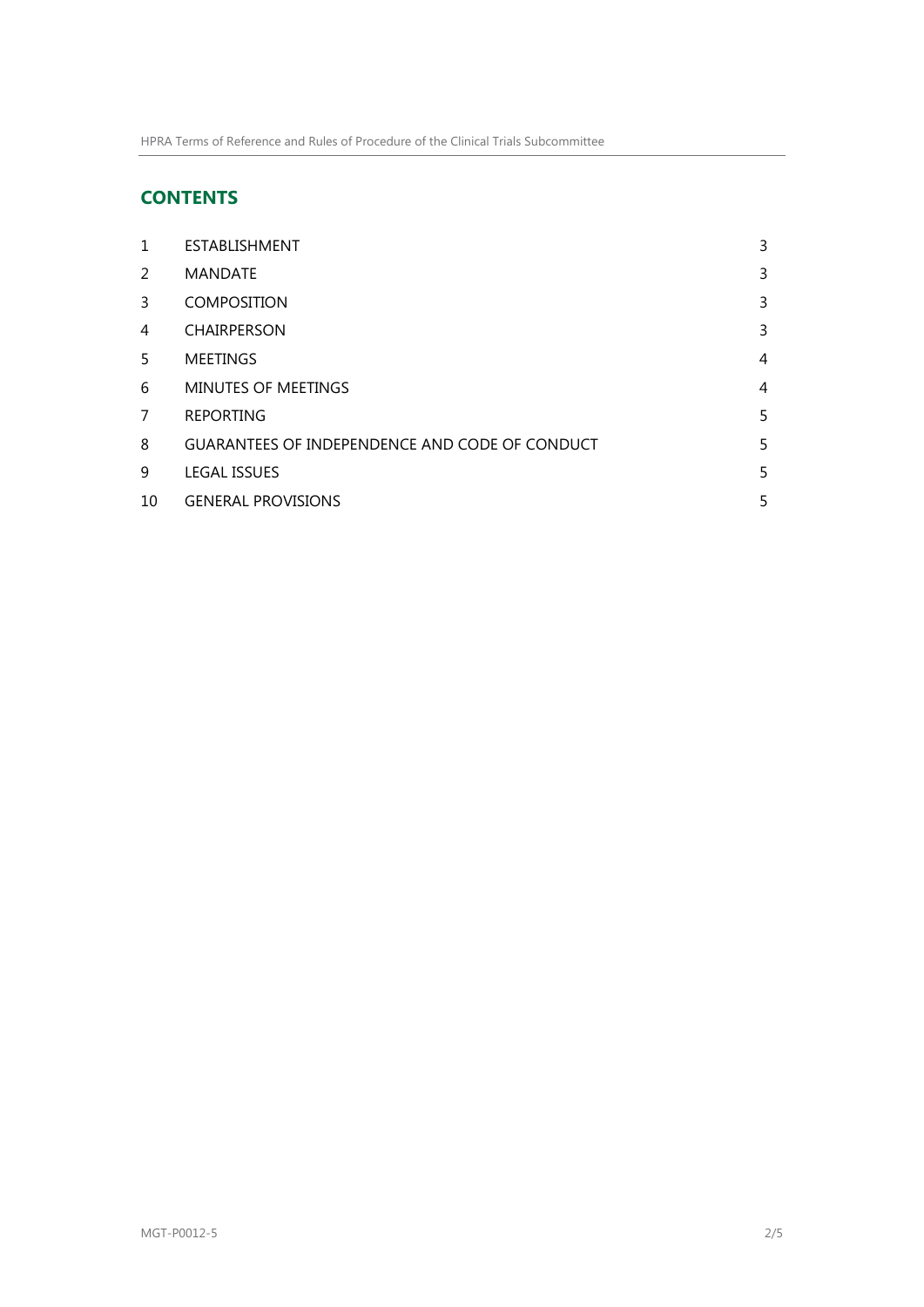#### <span id="page-2-0"></span>**1 ESTABLISHMENT**

1.1 The Clinical Trials Subcommittee is established by the Advisory Committee on Human Medicines (ACHM).

# <span id="page-2-1"></span>**2 MANDATE**

- 2.1 The subcommittee reviews applications to conduct or to amend clinical trials on medicinal products for human use, on the basis of their quality, safety and efficacy.
- 2.2 The subcommittee advises the Health Products Regulatory Authority (the Authority) on the suitability of clinical trial applications for authorisation.
- 2.3 The subcommittee advises the ACHM and the Authority on matters referred to it relating to clinical trials using medicinal products for human use.
- 2.4 Where the subcommittee advises the Authority, such advice will not be subject to confirmation by the ACHM.

### <span id="page-2-2"></span>**3 COMPOSITION**

- 3.1 The subcommittee consists of members appointed by the ACHM for a period not exceeding the duration of the term of office of the ACHM and any person appointed to it by the Minister for Health.
- 3.2 Members of the subcommittee are paid allowances for expenses as the Authority may, with the consent of the Minister for Health and the Minister for Finance, determine.

# <span id="page-2-3"></span>**4 CHAIRPERSON**

- 4.1 The Chairperson is appointed by the ACHM from among the members of the subcommittee. The Chairperson is a member of the ACHM.
- 4.2 The Chairperson is responsible for the efficient conduct of the business of the subcommittee, in particular by:
	- planning the work of the committee together with the secretary to the committee,
	- monitoring, together with the secretary to the committee, that the rules of procedure are respected,
	- ensuring that at the beginning of each meeting, any potential conflict of interest is declared regarding any particular item to be discussed by the committee,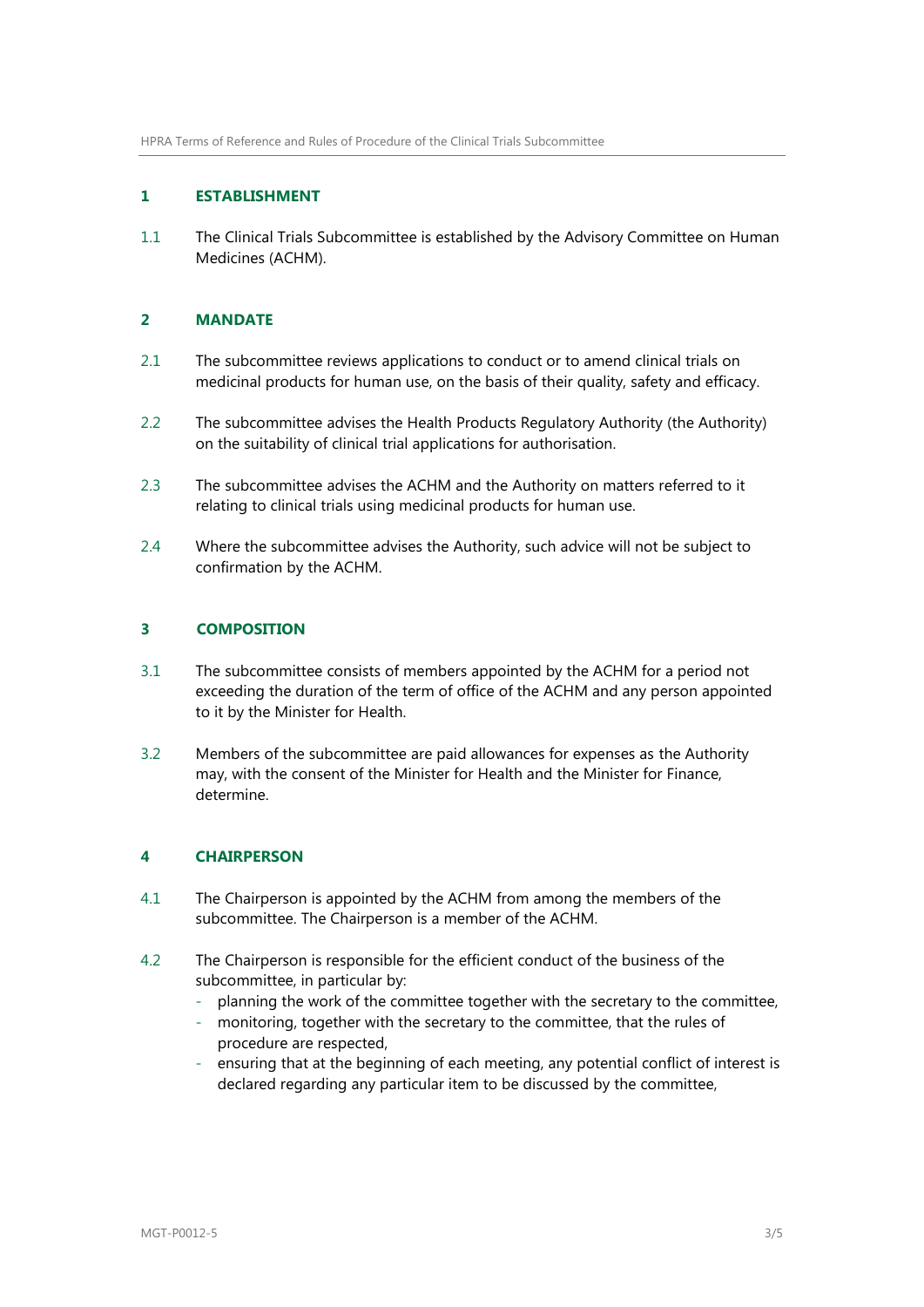- aiming to achieve consensus on issues discussed by the committee,
- ensuring, together with the committee and the secretary to the committee, the regulatory and scientific consistency of the committee's recommendations, and
- reporting on the activities of the committee as appropriate.

#### <span id="page-3-0"></span>**5 MEETINGS**

- 5.1 Meetings are held with sufficient frequency to enable the subcommittee to carry out its functions. If appropriate, the Chairperson will consult with officers of the Authority in determining the frequency of meetings.
- 5.2 Members of the committee may participate in meetings by telephone, teleconference or videoconference. Members so participating are considered to be present at the meeting. The Secretary to the Authority also attends the meetings.
- 5.3 Meetings are chaired by the Chairperson. In his/her absence, an acting Chairperson is appointed from among the members of the committee.
- 5.4 The subcommittee may act in the absence of one or more members. If members cannot attend all or part of a meeting, they should notify the secretary to the committee in advance of the meeting.
- 5.5 The agenda is established by the Chairperson and if appropriate, in consultation with the ACHM or members of the staff of the Authority, and the secretary to the committee. It is circulated with related papers in advance of the meeting.
- 5.6 Each member of the subcommittee present has one vote. Decisions are made by consensus or by a majority of the votes of the members present. If there is an equal division of votes, the Chairperson has a casting vote.
- 5.7 Any employee or other person may be invited to attend for particular items at the discretion of the Chairperson but they are not entitled to vote.

#### <span id="page-3-1"></span>**6 MINUTES OF MEETINGS**

- 6.1 Minutes of each meeting are prepared by the secretary to the committee.
- 6.2 The minutes indicate the names of attendees, and in respect of each item on the agenda:
	- the documents submitted to the subcommittee,
	- a summary record of the proceedings,
	- the decisions taken or the conclusions reached by the subcommittee.